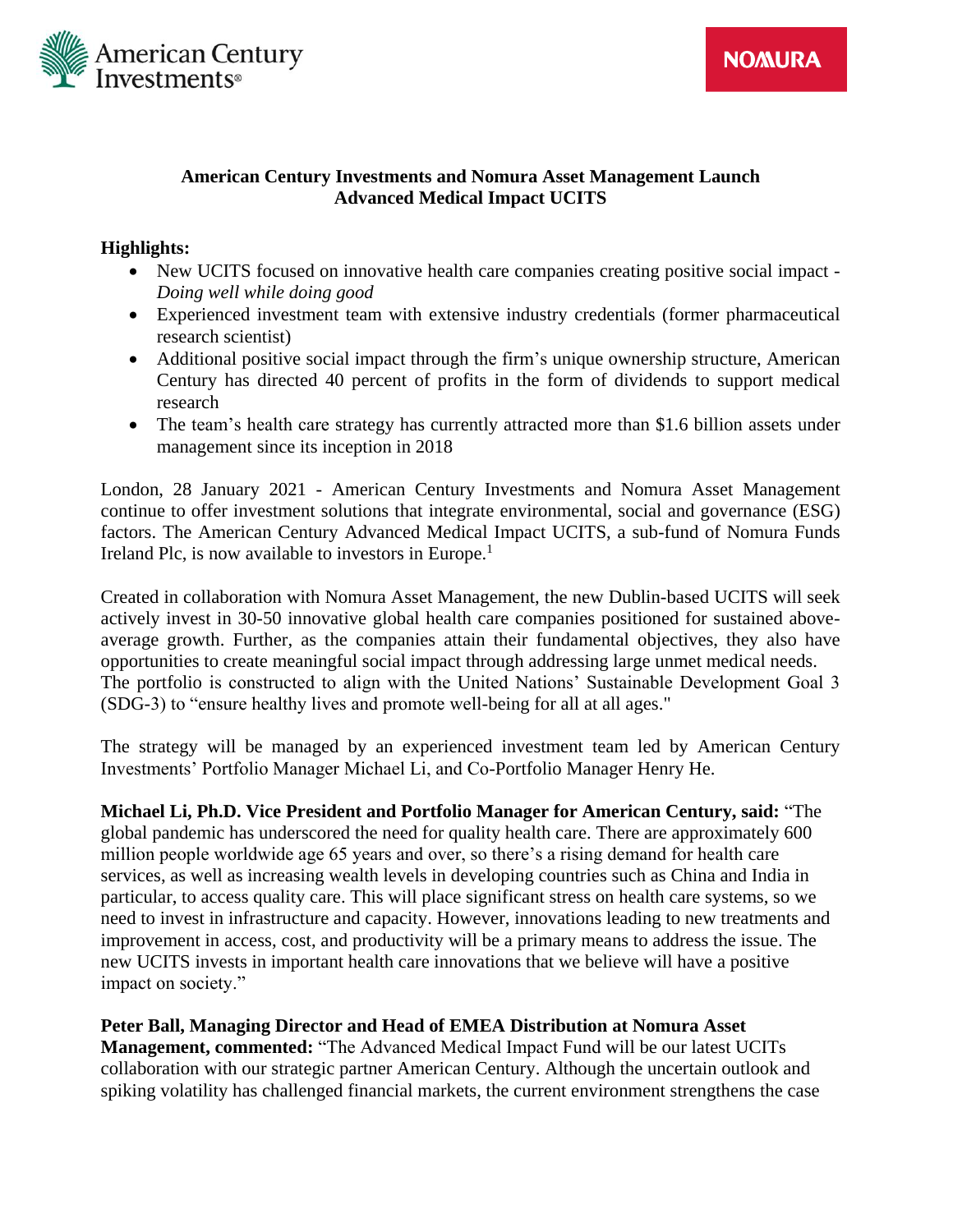for active management through the managers' ability to identify potential winners in the coronavirus crisis and mitigate downside risk."

Li and co-portfolio manager He use a proprietary multi-factor model and other sources such as medical conferences to identify investment candidates from a global health care universe. Next, the team conducts deep fundamental research to identify and confirm the drivers of improving growth, its sustainability, and future profitability trends while evaluating ESG risks. Proprietary financial models of companies are developed to determine the intrinsic value and provide unique insights. The team then constructs the concentrated portfolio with between 30 and 50 securities. Each stock in the portfolio must be tied to at least one of the following impact themes which correspond to the United Nations' SDG-3 goal:

- New or innovative treatments for diseases, as well as mental and neurological disorders
- Access to medicine and health care services in developed and emerging markets
- New solutions that lead to lowering the cost of health care
- More productive and efficient equipment, services and software used for research, diagnostic testing, and development of new therapies

American Century's commitment to impact investing dates back to 1994, when company founder, James E. Stowers Jr., and his wife, Virginia, dedicated the vast majority of their net worth to create the Stowers Institute for Medical Research, a non-profit biomedical research institution focused on researching gene-based diseases, including cancer. In the ensuing years, Mr. and Mrs. Stowers transferred their equity stake in American Century to an endowment supporting the Stowers Institute, creating an ownership model that results in more than 40 percent of the company's annual dividends funding medical research. Since 2000, dividend distributions to the Institute total more than \$1.7 billion.

 $-$  Ends  $-$ 

# **Further information please contact:**

- Justin Emily Wills **American Century Investments** justin\_wills@americancentury.com
- Andreea Caraveteanu Quill PR Andreea@quillpr.com

### **Notes to Editors**

The new UCITS leverages both Li and He's deep health care experience. Before joining American Century in 2002, Li was a scientist/project manager at the Pharmaceutical Research Institute of Bristol-Myers Squibb Co., managing cross-functional teams in filing investigative new drug applications to the Food and Drug Administration and supporting researchers from drug discovery to development. While pursuing his doctorate, Li published research articles about life-sciences tool development for the purpose of sequencing and detecting mutant proteins and genes.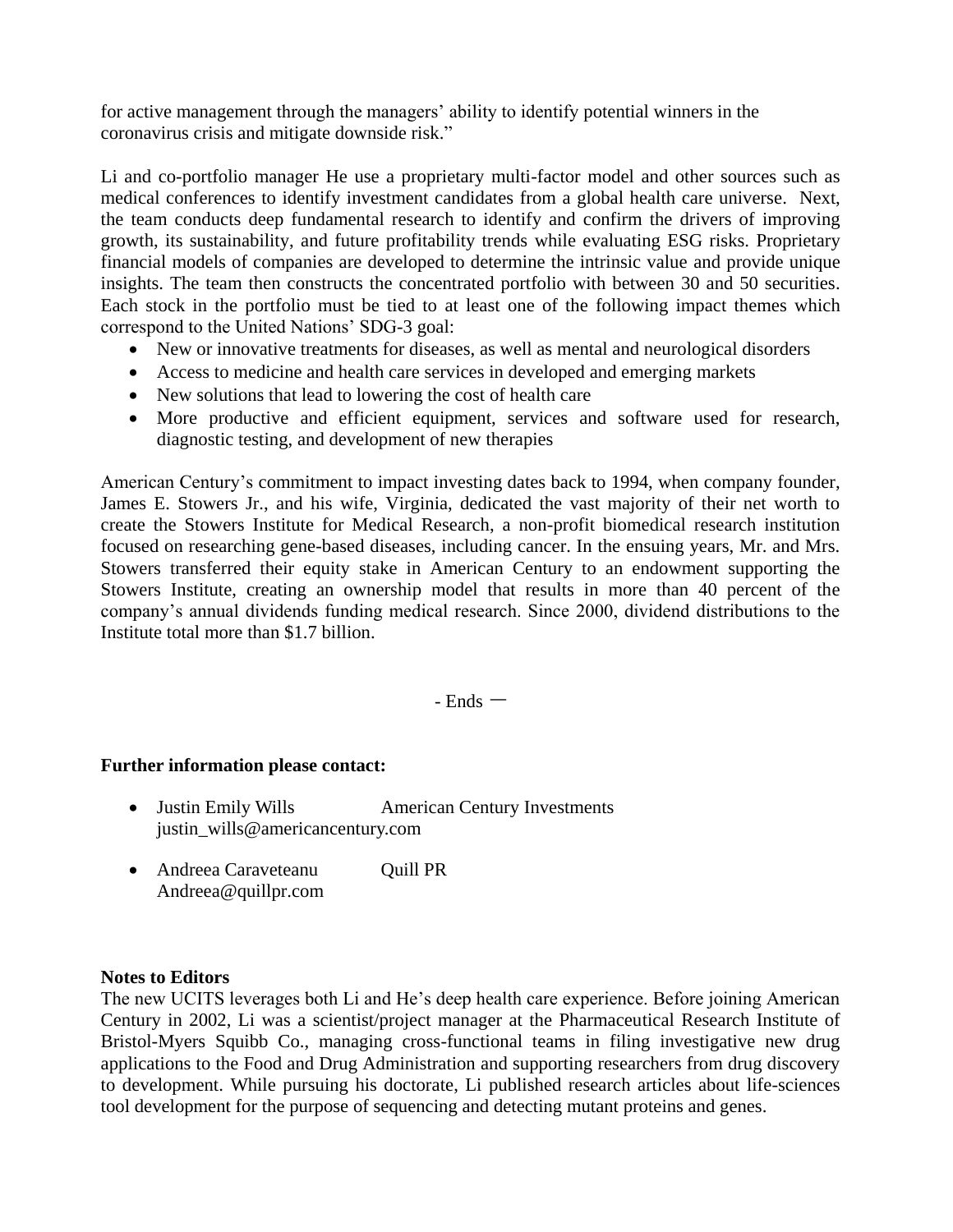Li has a bachelor's degree in materials science and engineering from the University of Science and Technology of China, a master's degree in business administration from The Wharton School of the University of Pennsylvania, and a Ph.D. in chemistry from the University of Michigan.

Co-manager He joined American Century in 2011 after serving as a portfolio manager and senior equity research analyst at BNP Paribas Investment Partners, where he managed the firm's global health care and biotech funds and covered the health care sector. Previously, he was a research analyst at Bank of New York covering the health care sector and has conducted scientific research in both academic and industry labs.

He earned a bachelor's degree in economics from Harvard University and is a CFA® charterholder and a member of the CFA Institute.

This is the third UCITS launch for the companies. [American Century Emerging Markets](https://corporate.americancentury.com/content/corporate/en/newsroom/press/press-center/emerging-markets-sustainable-impact-equity-fund-launched.html)  [Sustainable Impact Equity Fund was announced in March.](https://corporate.americancentury.com/content/corporate/en/newsroom/press/press-center/emerging-markets-sustainable-impact-equity-fund-launched.html) 

#### **A Strategic Business Partnership**

On May 19, 2016, Nomura Holdings acquired a non-controlling approx. 41 percent economic interest (voting rights of 10.1 percent) in American Century Investments (ACI), an independent investment management firm in the U.S.

ACI has a strong presence in the U.S. mutual fund market, which is about 22 times the size of Japan's, and has particular expertise actively managing U.S. and global equity funds. In addition, ACI has strong connections to key distribution channels including leading global advisors, banks, and insurance companies.

Given the minimal overlap between Nomura's and ACI's investment strategies, products and regional coverage, the strategic partnership enables both firms to serve a broader array of clients, bringing value to both organizations. Nomura Group's strength in Japan and Asia makes the firm an extremely attractive strategic business partner for American Century. Nomura Asset Management is accessing and leveraging ACI's expertise to offer a wider range of investment management solutions to individual and institutional clients in Japan and the rest of the world.

#### **American Century Investments**

American Century Investments is a leading global asset manager focused on delivering investment results and building long-term client relationships while supporting research that can improve human health and save lives. Founded in 1958, American Century Investments' 1,400 employees serve financial professionals, institutions, corporations and individual investors from offices in New York; London; Hong Kong; Frankfurt, Germany; Sydney; Mountain View, Calif.; and Kansas City, Mo. Jonathan S. Thomas is president and chief executive officer, and Victor Zhang serves as chief investment officer.-Delivering investment results to clients enables American Century Investments to distribute over 40 percent of its dividends to the Stowers Institute for Medical Research, a 500-person, non-profit basic biomedical research organization. The Institute owns more than 40 percent of American Century Investments and has received dividend payments of \$1.7 billion since 2000. American Century Investments is a signatory to the United Nations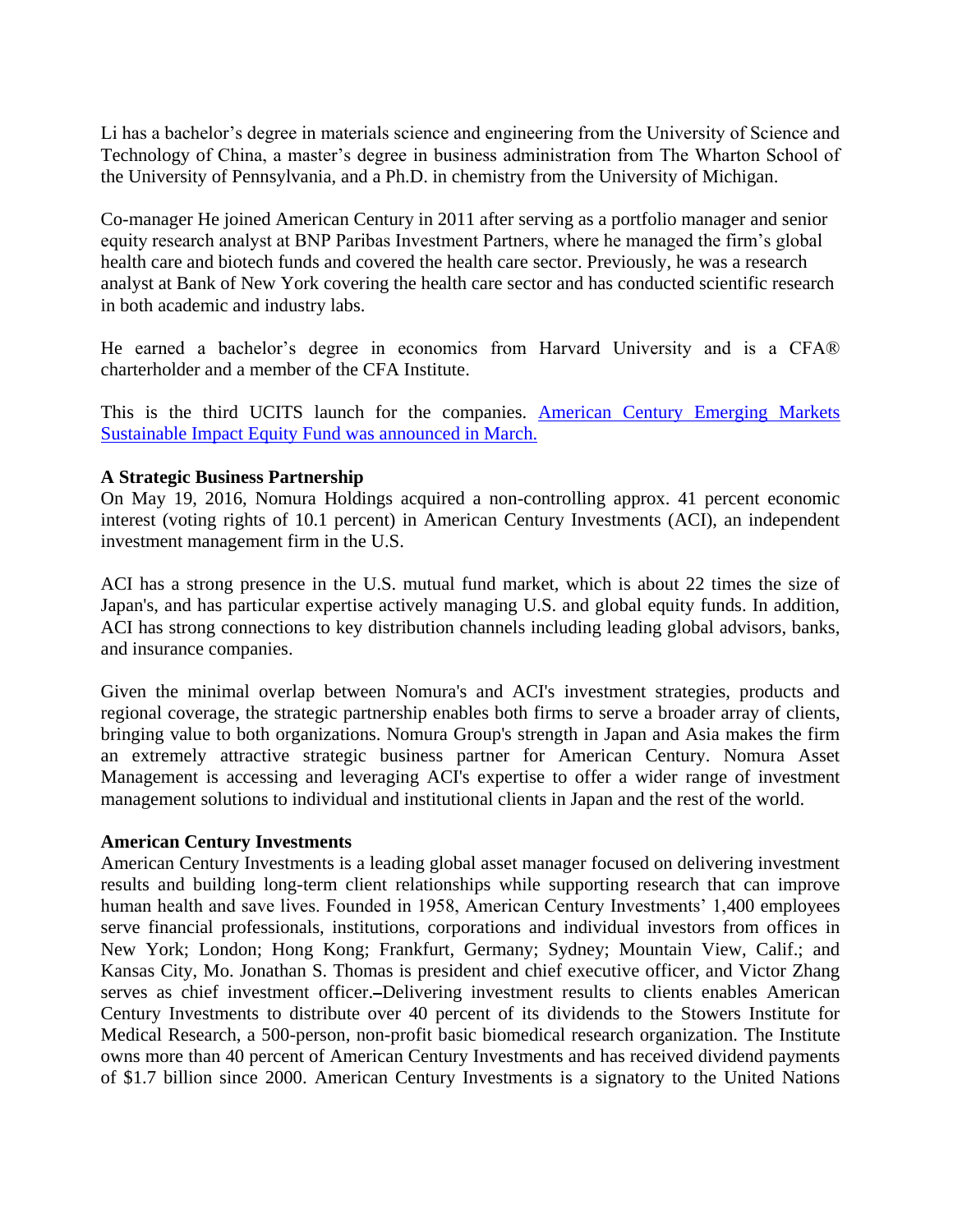Principles of Responsible Investing, the world's leading proponent of responsible investment. For more information about American Century Investments, visit www.americancentury.com.

### **Nomura Asset Management**

Nomura Asset Management is a leading global investment manager. Headquartered in Tokyo, Nomura Asset Management has additional investment offices throughout the world including London, Singapore, Malaysia, Hong Kong, Shanghai, Taipei, Frankfurt and New York. With a global workforce of over 1,300 employees it has been operating in Europe for the past 30 years. Today Nomura Asset Management provides its clients with a wide range of innovative investment strategies including global, regional and single country equities, high yield bonds, alternative investments and global fixed income strategies.

The fund is a sub-fund of Nomura Funds Ireland plc, which is authorised by the Central Bank of Ireland as an open-ended umbrella investment company with variable capital and segregated liability between its sub-funds, established as an undertaking for Collective Investment in Transferable Securities under the European Communities (Undertakings for Collective Investment in Transferable Securities) Regulations 2011. This document is not intended for distribution to or use by any person or entity in any jurisdiction or country where such distribution or use would be contrary to law or regulation. The shares in the fund have not been and will not be offered for sale in the United States of America, its territories or possessions and all areas subject to its jurisdiction, or to United States Persons. This document is not intended in any way to indicate or guarantee future investment results as the value of investments may go down as well as up. Values may also be affected by exchange rate movements and investors may not get back the full amount originally invested. Before purchasing any investment fund or product, you should read the related prospectus and fund documentation, including full details of all the risks associated with it, to form your own assessment and judgement on whether this investment is suitable in light of your financial knowledge and experience, investment objectives and financial or tax situation and whether to obtain specific advice from an investment professional. The prospectus and Key Investor Information Document are available in English from the Nomura Asset Management U.K. Ltd website at nomura-asset.co.uk. Nomura Asset Management U.K. Ltd. is authorised and regulated by the Financial Conduct Authority. Portfolio data source: Nomura Asset Management U.K. Ltd.

<sup>1</sup>The sub-fund is registered for sale in: Austria, Luxembourg, Belgium, Netherlands, Denmark, Norway, Finland, Singapore, France, Spain, Germany, Sweden, Iceland, Ireland, United Kingdom and Italy.

International investing involves special risks, such as political instability and currency fluctuations.

This communication has been prepared for information purposes only and does not constitute an offer to buy or sell any security and does not constitute an investment recommendation or investment, accounting, tax or legal advice.

American Century Investment Management (UK) Limited is authorised and regulated by the Financial Conduct Authority.